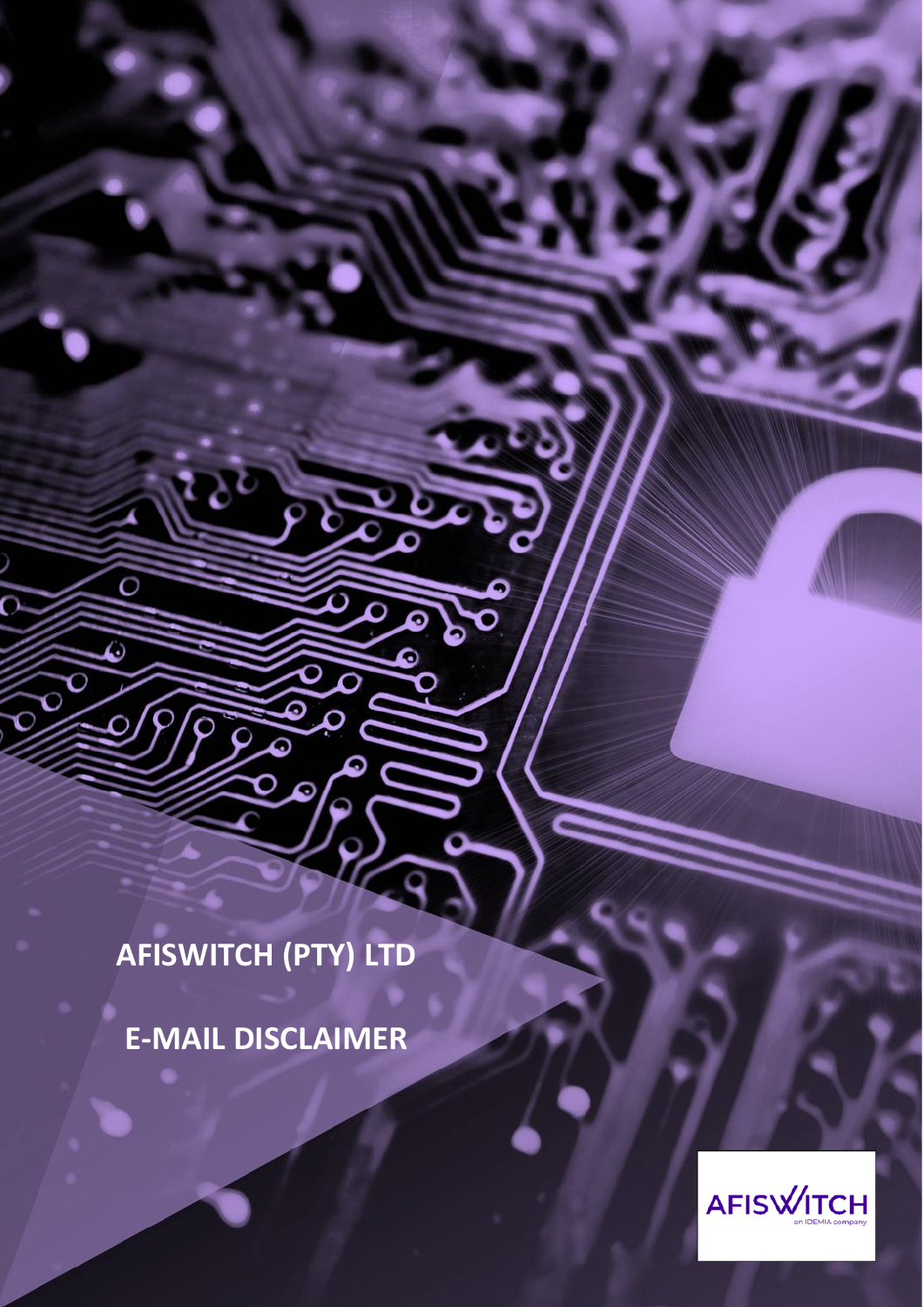

## **Afiswitch's E-Mail Disclaimer**

Afiswitch (Pty) Ltd ("Afiswitch", "we"), has under the Protection of Personal Information Act, 04 of 2013 ("POPIA"), a general legal duty to protect information we process. Afiswitch is committed to ensuring the security and protection of the personal information processed by the organisation, and to provide a compliant and consistent approach to data protection. The information contained in this email and any attachments thereto may be privileged or confidential and are only intended for the exclusive use and attention of the addressed recipient. If you have received this email by mistake, please delete same and advise the sender immediately. Should you have any questions related to our POPIA compliance, please contact [informationofficer@afiswitch.com](mailto:informationofficer@afiswitch.com) or you may refer to Afiswitch Privacy Notice.

This e-mail legal notice is enforceable and binding on the recipient or addressee in terms of the Electronic Communications and Transactions Act, 25 of 2002 ("ECTA"). This email transmission contains confidential information, which is the property of Afiswitch.

No person, other than the recipient (so indicated by the sender) may use or disclose the contents of this message, links or attachments hereto, to any person whatsoever. Unauthorised disclosure and/or use may result in civil and criminal liability. The information and views expressed in this message, are those of the individual sender, except where the message states otherwise and the sender is authorised to state them to be the views of any such entity.

The e-mail address of the sender may not be used, copied, disclosed, sold, incorporated or shared into any database or mailing list for the purposes of any online marketing practices without the prior written consent of the sender.

Under no circumstances shall Afiswitch or the sender of this e-mail be liable to any party for any direct, indirect, special or consequential damages, including but not limited to any loss of profits, loss of revenue, loss of income, business interruption, loss of data even if Afiswitch or the sender of this e-mail have expressed advised of the possibility of such damages.

Any agreements concluded with Afiswitch by the use of electronic communication shall only be effective upon Afiswitch's confirmation of such contract formation in a subsequent follow up or return correspondence, same shall be governed by the requirements as set out in ECTA and subject to general contract law.

No e-mail communication sent to Afiswitch shall be deemed as being received until such a time that Afiswitch or a representative, employee, agent or contractor of Afiswitch has responded thereto. An auto-reply correspondence shall not suffice as a response for the purposes of this clause.

No warranties, whether express or implied, are made or implied by any representative, employee, agent or contractor of Afiswitch whom was authorised to create and send this correspondence.

Afiswitch reserves the right to intercept, filter, view, block, delete, copy, read and act upon this e-mail transmission and all e-mail transmissions sent as response correspondence to this email transmission or to the address of the sender.